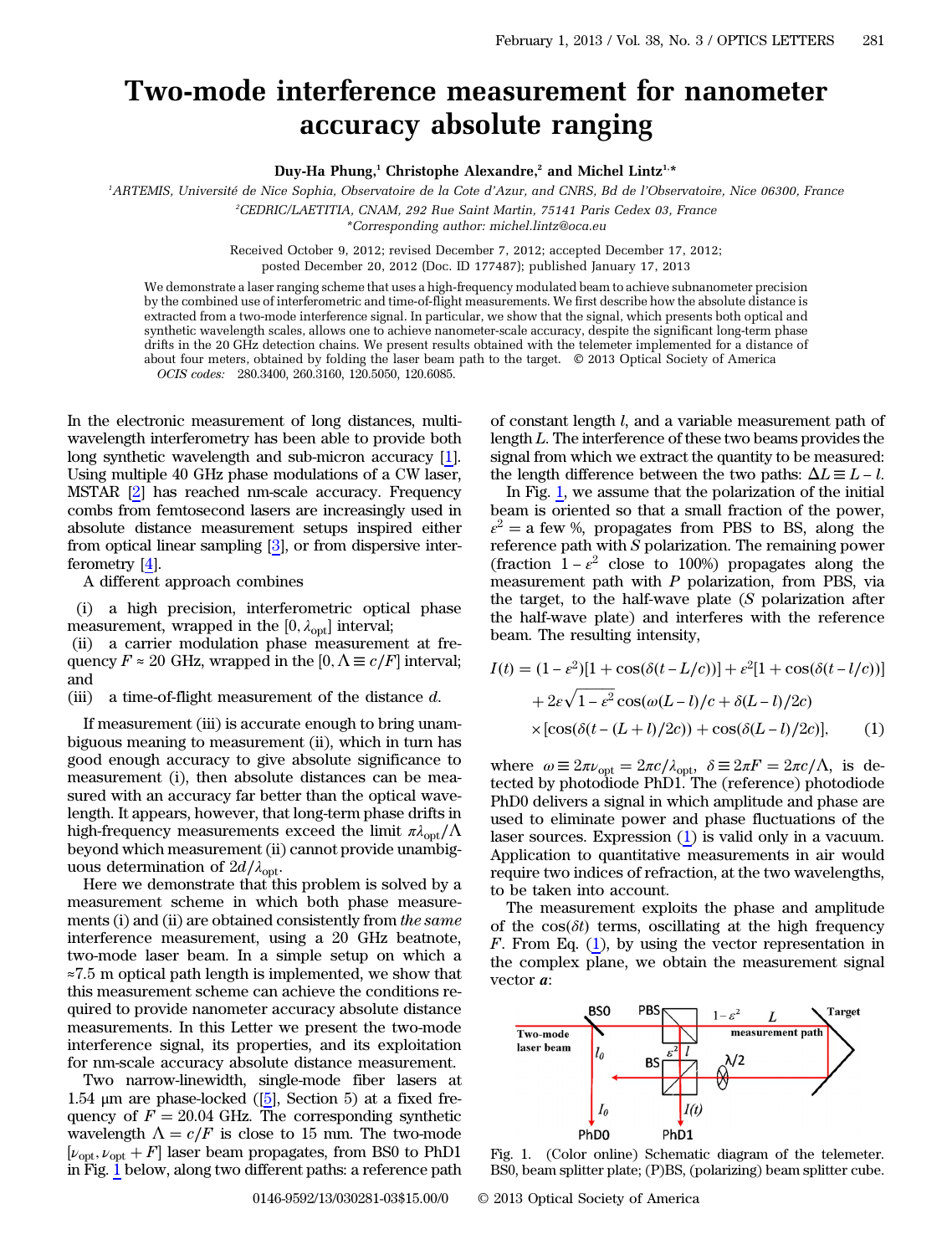$$
a = \text{meas} + \text{ref} + \text{Int},\tag{2}
$$

<span id="page-1-1"></span>where meas =  $(1 - \varepsilon^2)e^{i\delta L/c}$ , ref =  $\varepsilon^2 e^{i\delta l/c}$ , and

$$
\text{Int} = 2\varepsilon \sqrt{(1 - \varepsilon^2)} \cos((\omega + \delta/2)\Delta L/c)e^{i\delta(L+l)/2c}.
$$
 (3)

The vector Int is the interference contribution. When the optical frequency  $\nu_{\text{opt}}$  of the two-mode source varies over more than the free spectral range  $\text{FSR} \equiv c/\Delta L$ , the tip of the vector  $a$  travels back and forth along the the of the vector **a** travels back and forth along the "segment" [Fig. [2\(a\)\]](#page-1-0), of length  $4\varepsilon\sqrt{1-\varepsilon^2}$ , characteristic of the optical interference. Any deviation from a strictly linear segment reveals the presence of systematic effects.

The dependence on the target position is more complex. Not only the amplitude of the Int vector changes, but its direction and the direction of the meas vector also change. The pattern obtained when the target is moved by half a synthetic wavelength displays a large number  $(\omega/\delta \approx 10^4)$  of spikes. The spikes are illustrated in Fig. [2\(b\)](#page-1-0), with the choice of  $\omega/\delta \approx 20$  for the spikes to be conveniently observable. Each spike corresponds to one fringe of the optical interference.

From a single measurement of this complex interference signal (one single data point in the complex plane) one cannot extract the three contributions separately. However, assuming that a time-of-flight measurement has been done beforehand with a relative accuracy of ≈10<sup>−</sup><sup>5</sup> or better, one has an estimate of the free spectral range FSR. Then, one can perform three measurements <sup>a</sup>1, <sup>a</sup>2, <sup>a</sup>3—where, using an acousto-optic modulator (AOM), the optical frequency of the beam is changed from  $\nu_{\rm opt}$  to  $\nu_{\rm opt}$  + FSR/4 and then to  $\nu_{\rm opt}$  + FSR/2, respectively. Then these three data points of the two-mode interference signal can be processed in a relatively straightforward manner to compute, separately, the interferometric phase  $\Phi_{\text{inter}} \equiv 2\pi \Delta L/\lambda_{\text{opt}}$  (modulo  $2\pi$ ), and synthetic phase  $\Phi_{\text{svnt}} \equiv 2\pi \Delta L / \Lambda$  (modulo  $2\pi$ ).

We perform a measurement of  $\alpha$  every 15 μs and assume that  $\Delta L$  does not vary during the three-state pattern. With this three-fold data group— $a1$ ,  $a2$ ,  $a3$ —we first calculate the middle, the length, and the direction of the segment. And since  $\varepsilon^2 \ll 1$ , we can use a perturbative treatment to subtract the ref contribution and obtain the meas vector. Ideally, one can use the orientation of the meas signal in the complex plane to obtain the value of the synthetic phase. In practice, this approach will fail, due to the slow drifts (larger than 10<sup>−</sup><sup>4</sup> cycle at the ≈1 min time scale, [Fig. [4\]](#page-2-5)) in the measurement chains. However, the direction of the segment  $[Eq. (3)]$  $[Eq. (3)]$  $[Eq. (3)]$  provides *another* determination of the synthetic phase, and the combination

<span id="page-1-0"></span>

Fig. 2. (Color online) Signal behavior: (a) when the optical frequency varies and (b) when the target is moved continuously over  $\Lambda/2$ , with  $\varepsilon \approx 0.25$ .

of these two provides  $(L - l)/\Lambda$  in a way which eliminates the slow drifts. This point can be seen by writing  $(L-l)/2\Lambda = (L-l_0)/\Lambda - (L+l-2l_0)/2\Lambda$ , where  $l_0$  is the path length on the PhD0 detection chain. Finally, we calculate the interferometric phase.

For the procedure to be applicable, it has to fulfil two conditions. First, the three-fold pattern must be completed in a time short enough so that  $\Delta L$  can be considered as static during the  $3 \times (15 \text{ }\mu\text{s})$  data taking. This leads to a limit of 2.6 μm∕s to the target speed. This limit is unrealistic. A modified, yet straightforward, procedure with five points—a1, a1, a2, a3, a3—supports 300  $\mu$ m/s target speeds. Second, the accuracy of the phase and of the amplitude ratio measurements should be respectively much better than  $10^{-4}$  cycle and  $10^{-4}$ ; otherwise the procedure may converge to a value of  $\Delta L$  shifted by integer numbers of the optical wavelength  $\lambda_{\text{opt}}$ . This sets upper limits to systematic errors, either with optical origin (optical cross talk or stray interference, presence of sidebands on the two-mode laser source spectrum), or due to electronic imperfections (cross talk in the electronic measurement channels, amplitude-to-phase coupling [[6\]](#page-2-6)). Similarly, the statistical noise on one elementary cycle of the procedure (a five-fold data group) is not good enough. To achieve the required statistical precision,  $N =$ 320 measurements of five-fold data groups are necessary. The ranging procedure supports the movement of the target and allows us to average  $N$  five-fold data groups, yet keeping the benefit of interferometric measurement.

In the experimental setup (Fig. [3](#page-1-2)), interference takes place at the Glan polarizer which, oriented at 45°, mixes the beams from the reference and measurement arms. Parallel optics, such as PBS, BS cubes, or plates, have been replaced by wedged optics to eliminate multiple reflexions.

The microwave signals (20.04 GHz) are detected by two 20 GHz bandwidth photodiodes, down-converted to 20 MHz by the mixers and sampled during 10 μs by two 250 MS∕s, 14 bit analog-to-digital converters. The phase meter updates the AOM frequency  $f_{AOM}$  for the frequency shifts and calculates the signal amplitudes and phases using the CORDIC algorithm [\[7](#page-2-7)]. The AOM allows

<span id="page-1-2"></span>

Fig. 3. (Color online) Schematic diagram of the telemeter. Orange, laser beams; green, optical fiber; black, HF signals (20.04 GHz); Blue, RF signals (20 MHz); coll., fibered collimator; (P)BS, (polarizing) beam splitter; wedge, wedged splitter plate; Glan 45°, air Glan polarizer, oriented at 45°; AOM, acousto-optic modulator, range of  $f_{AOM}$  is [135–185] MHz; DDS, direct digital synthesizer; M, mixers; FPGA, field programmable gate array.